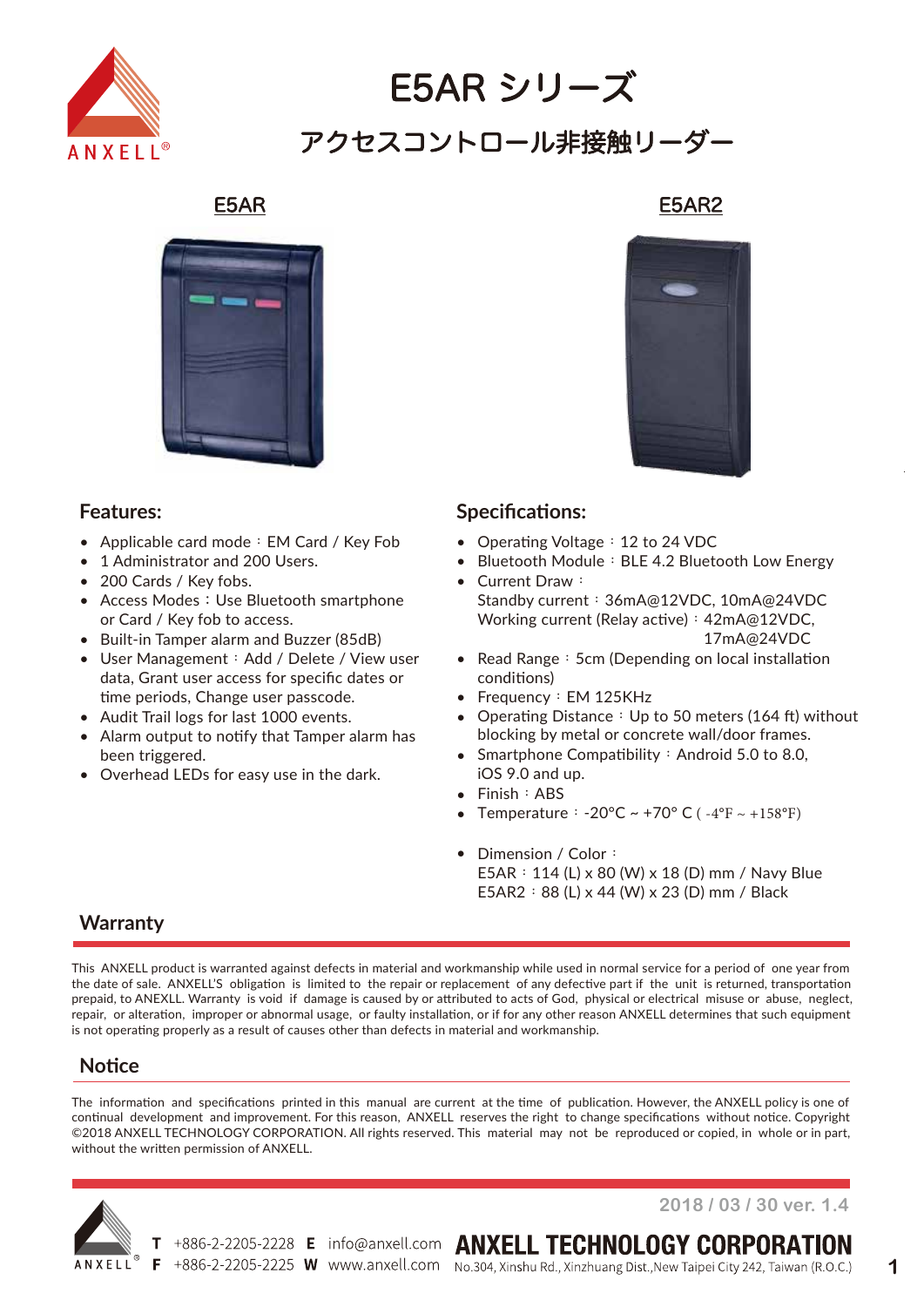# **E5AR Series Pre-Installation**

#### Please check Parts List:



# **LED & Audible Indicators**

| LED              |                                       | <b>Status</b>                |  |  |  |
|------------------|---------------------------------------|------------------------------|--|--|--|
| Blue             | Power on, Standby mode                |                              |  |  |  |
| Green            | Unlocked, Door always unlocked        |                              |  |  |  |
| Red              | Invalid access, Door always locked    |                              |  |  |  |
|                  |                                       |                              |  |  |  |
|                  | <b>Audible Beeps</b><br><b>Status</b> |                              |  |  |  |
| 1 Long beep      | Valid access, Reset is completed.     |                              |  |  |  |
| 2 Short beeps    |                                       | Login completed              |  |  |  |
| 3 Short beeps    |                                       | Invalid access.              |  |  |  |
| Constant beeping |                                       | Bluetooth device vandalized, |  |  |  |
|                  |                                       | Door sensor is on            |  |  |  |

# **E5AR Series Wiring Diagram**



1. Power off Access Control Reader.

2. Move the Pin Jumper to P2 and P3, then power on.

3. Hear a long beep to complete resetting procedures.

4. Move the Pin Jumper back to P1 and P2 to Normal setting.

5. Login as Admin and check all users, audit trail events are all cleared and everything is reset to factory default setting, except device name.

#### **Crimp connectors included:**



**Crimp connectors**

Use a pair of crimping pliers designed to crimp insulated connectors.

Place the crimp connector into the compression slot. Be sure the crimping jaws are positioned over the stripped portion of the wire. Squeeze the handles together with enough force to crush the end of the butt splice.



**2018 / 03 / 30 ver. 1.4**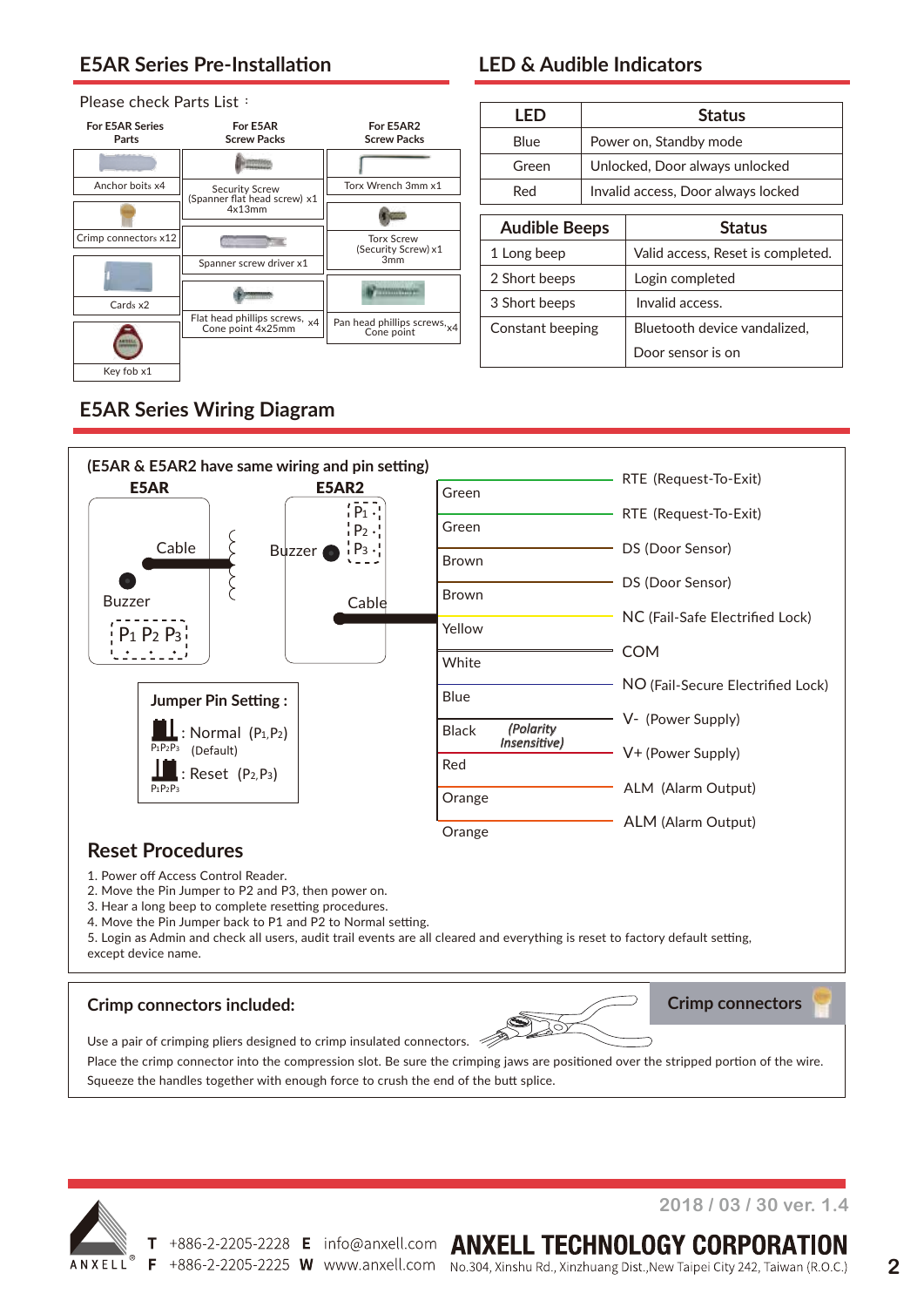# **Front Cover Security Screw Back Cover E5AR**

- 1. Check and measure dimensions.
- 2. Connect the wires and mount the back cover by using 4pcs of anchor screws into the wall.
- 3. Install the front cover then install the bottom security screw. Finish installation.

# **E5AR Reader Installation: E5AR2 Reader Installation:**



- 1. Check and measure dimensions.
- 2. Connect the wires and mount the base by using 4pcs of anchor screws into the wall.
- 3. Using 4pcs of screws to mount PCB case and the base.
- 4. Connect PCB Case and Front cover then install the bottom security screw. Finish installation.

# **Software App Operations**

**1. Download E5AKR App** (for model E5AR and E5AK)



Download E5AKR App to set up. Scan QR Code on the left or download the App from Apple Store or Google Play depending on what kind of smartphone you use. Smartphone compatibility: Android 5.0 to 8.0, iOS 9.0 and up

#### **2. App Main Page Introduction**

#### **① Login**

Administrator : Enter Admin ID and Passcode to login. **Admin ID**:**ADMIN Default Admin Passcode**: 12345 (Passcode: 4~8 digits)

User: Enter User ID and User Passcode to login. User ID and User Passcode are given by the Administrator.

#### **[Note]**

Administrator ID "**ADMIN**" can not be changed. **Please change Admin's** 1.) **default passcode "12345" right after you login as the Admin.** Go to setting page, press Admin Passcode to Edit Admin Passcode.



**Login Success / Login Failure indications will be shown as following**: 2.) Login Success: You Have Successfully Logged In. You May Now Unlock A Door. Login Failure: Login Failed. Please Verify Your Login Information Or Contact Your Administrator.



**2018 / 03 / 30 ver. 1.4**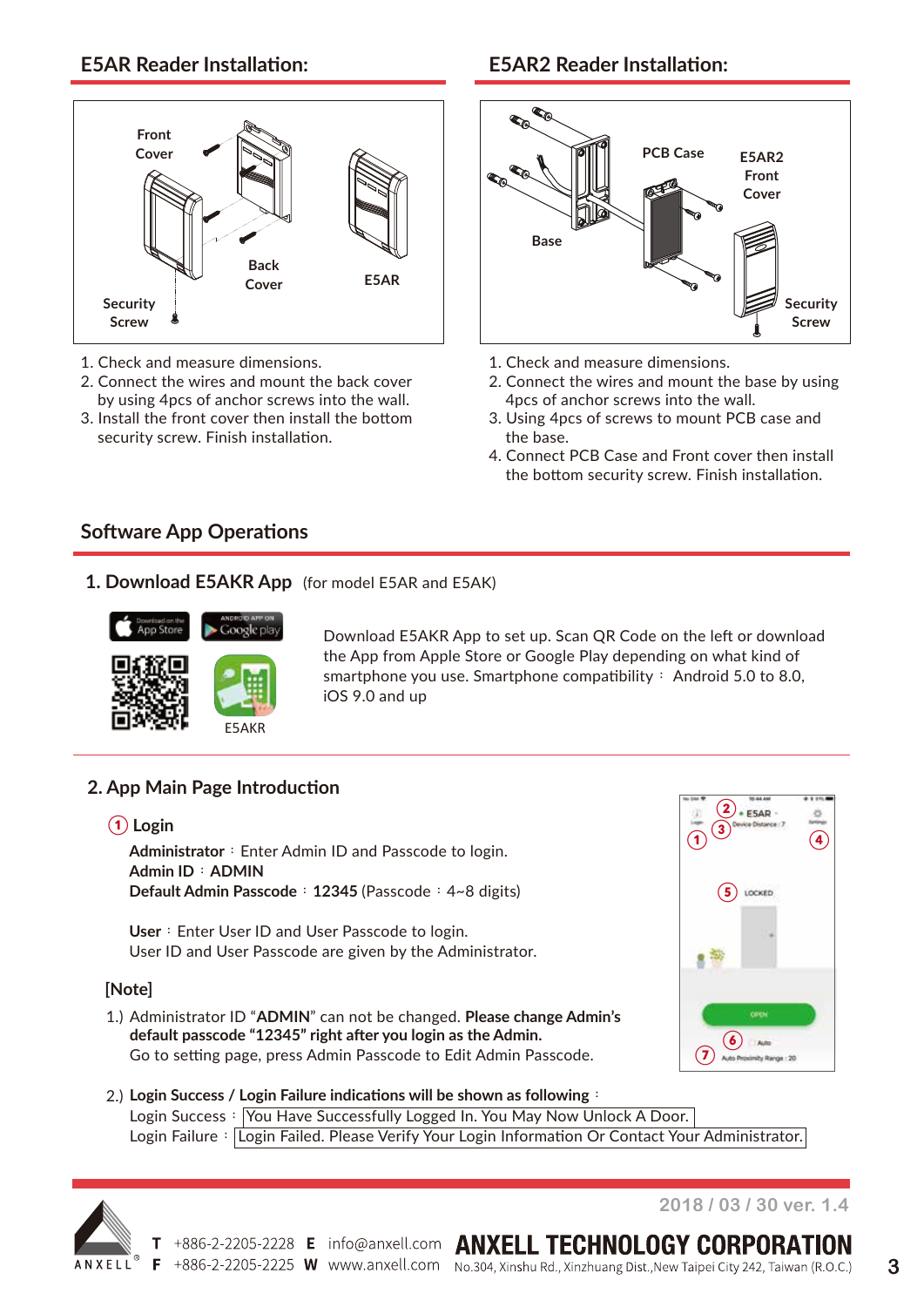#### **② Device name**

Choose which device you want to unlock by pulling down the Device name listing.

#### **③ Device distance**

The distance between you and the Bluetooth Keypad/Reader.

#### **④ Settings**

Tap "Settings" to view or change setting functions.

#### **⑤ LOCKED / UNLOCKED**

LOCKED: Door lock status is Locked. (Default).

UNLOCKED: Press **button** button or the door icon to unlock the door.

#### **⑥ Auto**

Press "Auto" to enable Auto unlock function to access.

Make sure to disable "Auto" before pressing settings to enter Settings page.

#### **⑦ Auto Proximity Range**

Adjust Auto Proximity Range in Settings page. The range is between 0 to maximum 20 and it may have different results under different circumstances.

#### **3. Administrator " Settings" Page Introduction**

Tap "Settings" to view or change setting functions in Users "Setttings" Page.

- **① Users**:(See Figure 1 below)
	- **a. Add / Delete / Edit** user information.
	- **b.** If there are many users, you can search User ID (Enter an User ID to search user). (See Figure 2 below)
	- **c. ID** (Up to 16 characters)
	- **d. Passcode** (4~8 digits)

**e. Card / Fob number**: Enter or Edit 10 numbers from a card or key fob.

- **f. Phone Access**: Enable / Disable phone access for a user. (See Figure 3 below)
- **g. Card / Fob Access**:Enable / Disable Card and Key Fob access for a user. (See Figure 3 below)
- **h. Keypad Access**:Enable / Disable keypad access for a user. (See Figure 3 below)

| <b>The State RP</b><br>k | ■ 1.96%■<br>AT 16 PM<br>Settings |    | <b>No Star P</b>                     | <b>BEEAM</b><br><b>Users</b>      | $014769 +$<br>AALL | <b>The Dist TP</b><br><users< th=""><th>342 PM<br/>User Info</th><th><b>2155K</b><br/>Detaile</th></users<> | 342 PM<br>User Info                | <b>2155K</b><br>Detaile |
|--------------------------|----------------------------------|----|--------------------------------------|-----------------------------------|--------------------|-------------------------------------------------------------------------------------------------------------|------------------------------------|-------------------------|
|                          |                                  | b. |                                      | C. Enter smiser ID to beach user: |                    | $\alpha$                                                                                                    |                                    |                         |
| @<br>1                   | Đ                                |    | <b>ID</b> mary                       |                                   |                    | Cindy                                                                                                       |                                    |                         |
| thers                    | Aucht Trail                      |    | Passcode 1111<br>Card/Fob 0009802242 |                                   |                    | PASSCOOL IA-B DIGITAL                                                                                       |                                    |                         |
|                          | 40                               |    |                                      |                                   |                    | titt                                                                                                        |                                    |                         |
| Backup Data              | <b>Restory Backup</b>            |    |                                      |                                   |                    | CARDIVOR                                                                                                    |                                    |                         |
| Device Name              | ESAR                             |    |                                      |                                   |                    | 0009829080                                                                                                  |                                    |                         |
|                          | 12345                            |    |                                      |                                   |                    |                                                                                                             |                                    |                         |
| Admin Passcode           |                                  |    |                                      |                                   |                    | Phone Access                                                                                                |                                    |                         |
| Admin Card/Fob           |                                  |    |                                      |                                   |                    | Card/Fob Access                                                                                             |                                    |                         |
| Door Sensor              | 3.                               |    |                                      |                                   |                    | Keypad Access                                                                                               |                                    |                         |
| Lock Action              | Door Re-lock Time                |    |                                      |                                   |                    | Access Types                                                                                                |                                    | Temporary               |
| Tamper Alarm             |                                  |    |                                      |                                   |                    |                                                                                                             | 2010/02/01 10:00 -03/48/2011 11:01 |                         |
| Tamper Sensor Level      | $Level 3 -$                      |    |                                      |                                   |                    |                                                                                                             |                                    |                         |
| Door Re-lock Time        | t                                |    |                                      |                                   |                    |                                                                                                             |                                    |                         |
| Auto Proximity Range     | $20 -$                           |    |                                      |                                   |                    |                                                                                                             |                                    |                         |
|                          | Figure 1                         |    |                                      | Figure 2                          |                    |                                                                                                             | Figure 3                           |                         |

+886-2-2205-2225 **W** www.anxell.com No.304, Xinshu Rd., Xinzhuang Dist., New Taipei City 242, Taiwan (R.O.C.)



т

F

+886-2-2205-2228 E info@anxell.com ANXELL TECHNOLOGY CORPORATION

**2018 / 03 / 30 ver. 1.4**

 $(2)$ <sub>\* ESAR</sub> **<sup>③</sup> <sup>④</sup> ① ⑤** LOCKED **(7) (6)** *Auto*<br>**(7)** Auto Processly Range : 20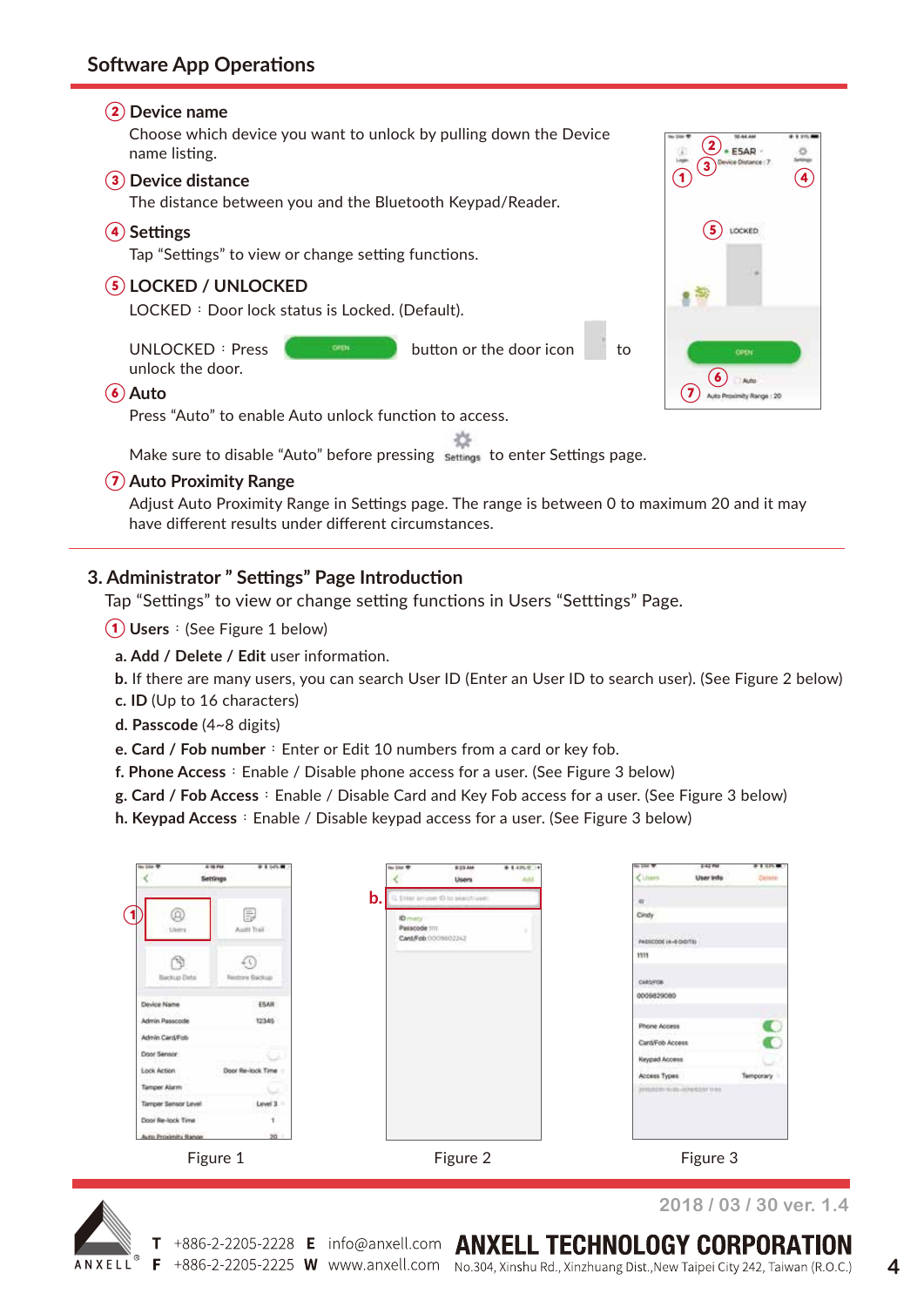#### **i. Access Type**: (4 options) (See Figure 4 below)

- (A) Permanent: Permanent access is given by default.
- $(B)$  Temporary: Set specific access time period for guests and visitors.
- (C) Number of Times: To set number of access granted to user. (Please enter a number between 0 to 255)
- $(D)$  Scheduled: To assign repeatedly access on specific days and hours for a certain period of time. This setting is useful for house cleaner or constructors who need temporary access on regular basis. (See Figure 4 and 5 below)

**② Audit Trail**:(See Figure 6 and 7 below)

- a. Audit Trail is tracking last 1000 event logs including Tamper Alarm.
- b. Enter an user ID to search events for an user.
- c. Tap  $\Box$  to export all events to excel file.
- d. Tap  $\bigcirc$  to refresh all events.

#### **③ Backup Data**:(See Figure 8 below)

Back Data is to backup Users, Admin Passcode, Admin Card/Fob, Door Sensor, Lock Action, Tamper Alarm and Door Re-lock Time to Administrator's phone and can be restored except Device Name,

Tamper Sensor Level, Auto Proximity Range, About Us and Audit Trail logs.

Step 1: Press "Backup Data", the App will be shown: Backup all data now? Step 2: Press Confirm, the App will be shown:  $\overline{Backup}$  Status Backup Completed!

| <b>Fax Situ TP</b>           | 3 38 PM<br>Access Types | <b><i>R E SEL  To THE T</i></b> |                                         | 3 14 PM<br><b>Repeat</b> | <b>9-11-MVW</b> |                    | Settings                                    | the limit for<br>< Settings      | TEGO AM<br><b>Audit Trail</b>                | 01176-001<br>a<br>G |                  | <b>Settings</b>           |
|------------------------------|-------------------------|---------------------------------|-----------------------------------------|--------------------------|-----------------|--------------------|---------------------------------------------|----------------------------------|----------------------------------------------|---------------------|------------------|---------------------------|
| ACCESS TYPES                 |                         |                                 | <b>Every Sunday</b>                     |                          |                 |                    | $\mathbf{2}$                                |                                  |                                              |                     |                  |                           |
| Permanent:                   |                         |                                 | Every Monday                            |                          |                 | ⊗                  | Đ                                           | io.                              | G. Ereer arruner ID to implaturate.<br>time. | <b>University</b>   | ◎                | 6                         |
| Temporary<br>Number of Times |                         |                                 | <b>Every Tuesday</b><br>Every Wednesday |                          |                 | Users              | Audit Trail                                 | and the state<br>Button          | 2018-01-19<br>18-51-12                       | <b>Button</b>       | Users<br>$\odot$ | Audit Trail<br>$\bigcirc$ |
| Scheduled                    |                         | v                               | Every Thursday                          |                          |                 | 尙                  | $\mathcal{L}_{\mathcal{N}}$                 | Button                           | 2038-03-19<br><b>ISS212</b>                  | <b>Button</b>       | ीने              | 43,                       |
| SCHOOLED<br>Start Time       |                         | 10:00<br><b>Contractor</b>      | Every Friday<br><b>Every Saturday</b>   |                          |                 | <b>Backup Data</b> | Restore Bockup                              | Button                           | 2018-03-19<br>165211                         | Button <sup>1</sup> | Backup Data      | Restore Backup            |
| End Time<br>Repeat           |                         | 1100<br>٠                       |                                         |                          |                 | Device Name        | Easiprox*                                   | Button                           | man<br>2018-00-19<br><b>15.52 lb</b>         | Button              | Device Name      | Easiprox*                 |
|                              |                         |                                 |                                         |                          | Admin Passcode  | 12345              | Button                                      | -111-11<br>2018-00-19<br>1652.11 | <b>Dutton</b>                                | Admin Passcode      | 12345            |                           |
|                              |                         |                                 |                                         |                          |                 | Admin Card/Fob     | <b>FARANCE RESERVED AND S</b><br>0019000102 | Button                           | $-1111277$<br>2018-03-19<br><b>1545.58</b>   | <b>Button</b>       | Admin Card/Fob   | 0019000102                |
|                              |                         |                                 |                                         |                          |                 | Door Sensor        | (3)                                         | ADMIN                            | 2010-03-19<br>0822.01                        | unknown             | Door Sensor      | (3)                       |
|                              |                         |                                 |                                         |                          |                 | Lock Action        |                                             |                                  |                                              |                     | Lock Action      | ×                         |

Figure 4 Figure 5 Figure 6 Figure 7 Figure 8

#### **④ Restore Backup** (See Figure 8)

Restore the last backup data by Admin's phone to a new Access Control Keypad / Reader. Step 1: Press "Restore Backup", the App will be shown: Restore all data now? Step 2: Press Confirm, the App will be shown: Restore Status Restore Completed!

#### **Administrator " Settings" Page Introduction Continued**: (See the Figure next page)

- **Device Name**: Edit Device Name (Up to 16 characters)
- Admin Passcode: Edit Admin Passcode (4~8 digits)
- Admin Card/Fob: Edit Admin Card/Fob number (10 numbers on your card or key fob)
- **Door Sensor** :

Enable Door Sensor when you connect to a closed-circuit magnetic sensors or a monitored door lock that has door sensor (or lock sensor) outputs to monitor the open or closed state of a door.



**2018 / 03 / 30 ver. 1.4**